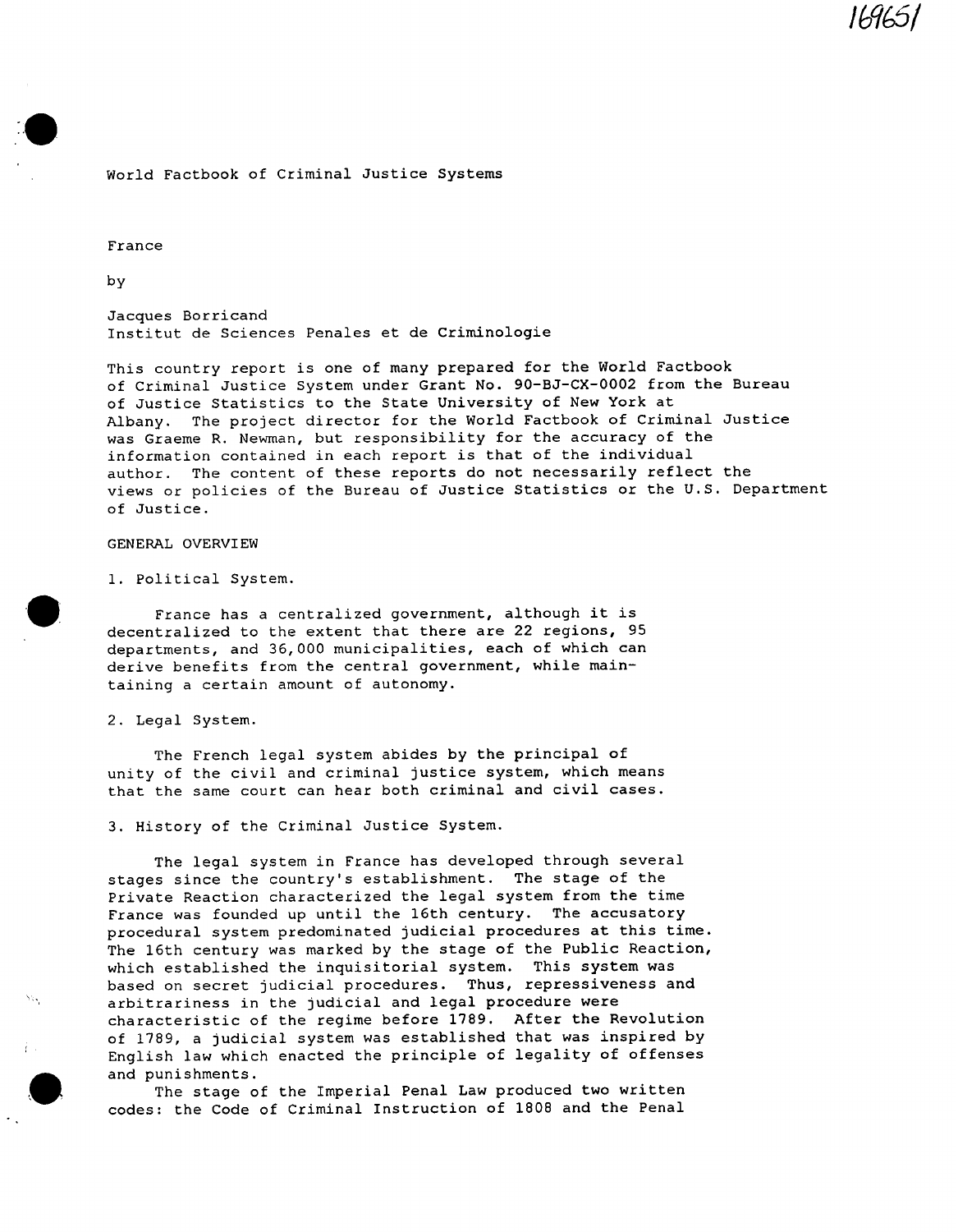Code of 1810. The Code of Criminal Instruction emerged from a blending of the inquisitory procedure and the accusatory procedure. The Penal Code resulted in the creation of a list of definable offenses. A number of reforms followed the creation of these codes, which generally tried to individualize the punishment to the particular offender. Reforms included the development of a suspended sentence for juveniles in their early stages of delinquency, such as first-time offenders, stiffening of punishment for recidivists, probation, parole, and alternatives to imprisonment. In addition, reform measures were taken which strengthened the rights of the accused.

Substantial reform has taken place in the last few decades. In 1958, the Code of Penal Procedure replaced the Code of Criminal Instruction. On July 22, 1992, a new Penal Code was presented, which went into effect on March I, 1994. The New Penal Code has retained the tripartite distinction of crimes, misdemeanors, and violations, which was first established by the Penal Code of 1810.

The Code also addresses some new issues such as corporate crime, the development of althernative punishments to the deprivation of liberty, and reinforcing the severity of punishments for criminals who have committed more serious offenses. It also includes definitions of new crimes, such as offenses wherein

persons are placed in dangerous situations by others, ecological terrorism, sexual harassment, crimes against humanity, and genocide.

#### CRIME

i. Classification of Crime.

\* Legal classification. Under both the Penal Law and Penal Procedure, there is a tripartite distinction of offenses based on their respective seriousness: crimes, misdemeanors, and violations. (New Penal Code, Article III-I). There are distinctions between completed and attempted acts for crimes and misdemeanors, but not for violations.

Under the Penal Code, crimes and misdemeanors can incur a 20 year sentence and a 5 year sentence respectively. Violations can incur a 2 year sentence. However, in practice, sentence length is generally 10 years for crimes, 3 years for misdemeanors, and 1 year for violations.

Crimes are also classified into attacks against persons, attacks against property, and attacks against public security. Attacks against persons include intentional homicide (murder, assassination, infanticide), intentional violence (non-intentional death, harm resulting in a permanent injury), and rape (including rape with more than one offender, aggravating circumstances,

simple rape, and rape of a minor under 15 years of age). Attacks against property include theft, robbery, fraud, breach of trust, aggravated robberies, and vandalism. Attacks against the public security include counterfeiting.

\* Age of criminal responsibility. The age of criminal responsibility is fixed at 18.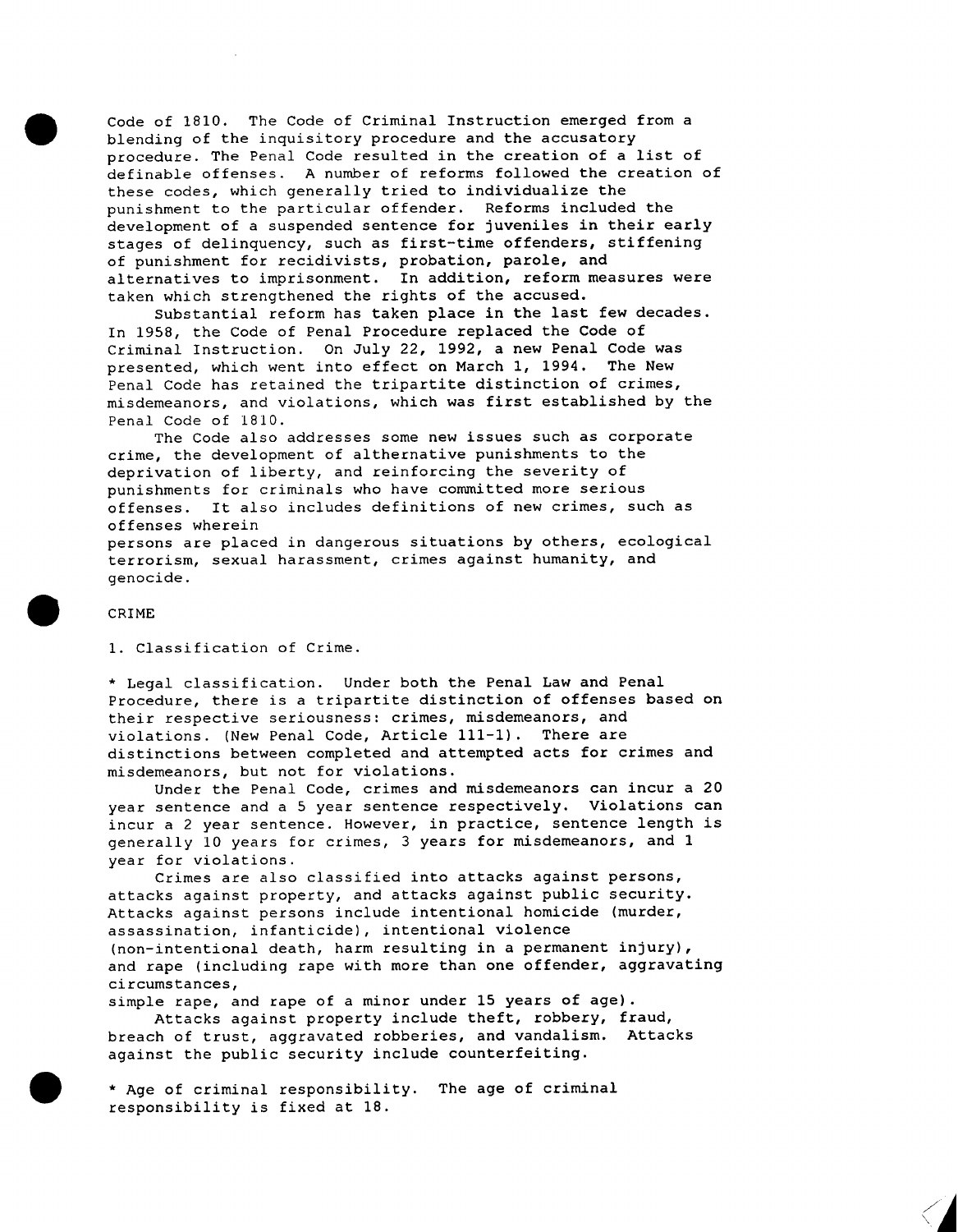\* Drug offenses. There were 66,775 drug offenses recorded in 1992. About 17% of the crimes and misdemeanors can be linked to drugs. (Minister of the Interior, 1993: 43).

2. Crime Statistics.

The following statistics on recorded convictions are derived from the Directory of Justice Statistics, 1989-1990. (Annuaire statistique de la justice 1989-1990).

\* Murder. A total of 625 intentional homicide convictions were recorded in 1990, of which 373 were recorded as murder, 212 as assassination, 15 as infanticide, and 25 as other homicides.

\* Rape. A total of 735 rape convictions were recorded in 1990.

\* Armed robbery. There were 800 armed robbery convictions recorded in 1990.

\* Serious drug offense. A total of 20,326 drug offense convictions occurred in 1990, including offenses such as trafficking, possession, selling and using drugs.

\* Crime regions. Information not available.

VICTIMS

I. Groups Most Victimized By Crime.

Although no available statistics indicate the most victimized group, it is believed that the elderly and the young are more likely to be victimized.

2. Victims' Assistance Agencies.

The National Institute of Help for Victims and of Mediation at Paris (L'Institut National d'Aide aux Victimes et de Mediation a Paris-I'INAVEM), with its headquarters in Paris, was created in 1986. There are approximately 100 branches throughout France. The role of this institute is to receive, inform, and orient the victims of criminal acts.

3. Role of Victim in Prosecution and Sentencing.

One goal of sentencing is to address the material and moral losses of the victim. The decision to seek reparations for a crime is that of the person(s) who incur loss from the crime. The victim must establish that the crime fulfills three conditions: a) that the offense is punishable; b) that the offense attacked an interest that is penally protected; c) and that the damage incurred by the victim is in direct relation to the offense.

4. Victims' Rights Legislation.

The offender may have to compensate the victim for losses.

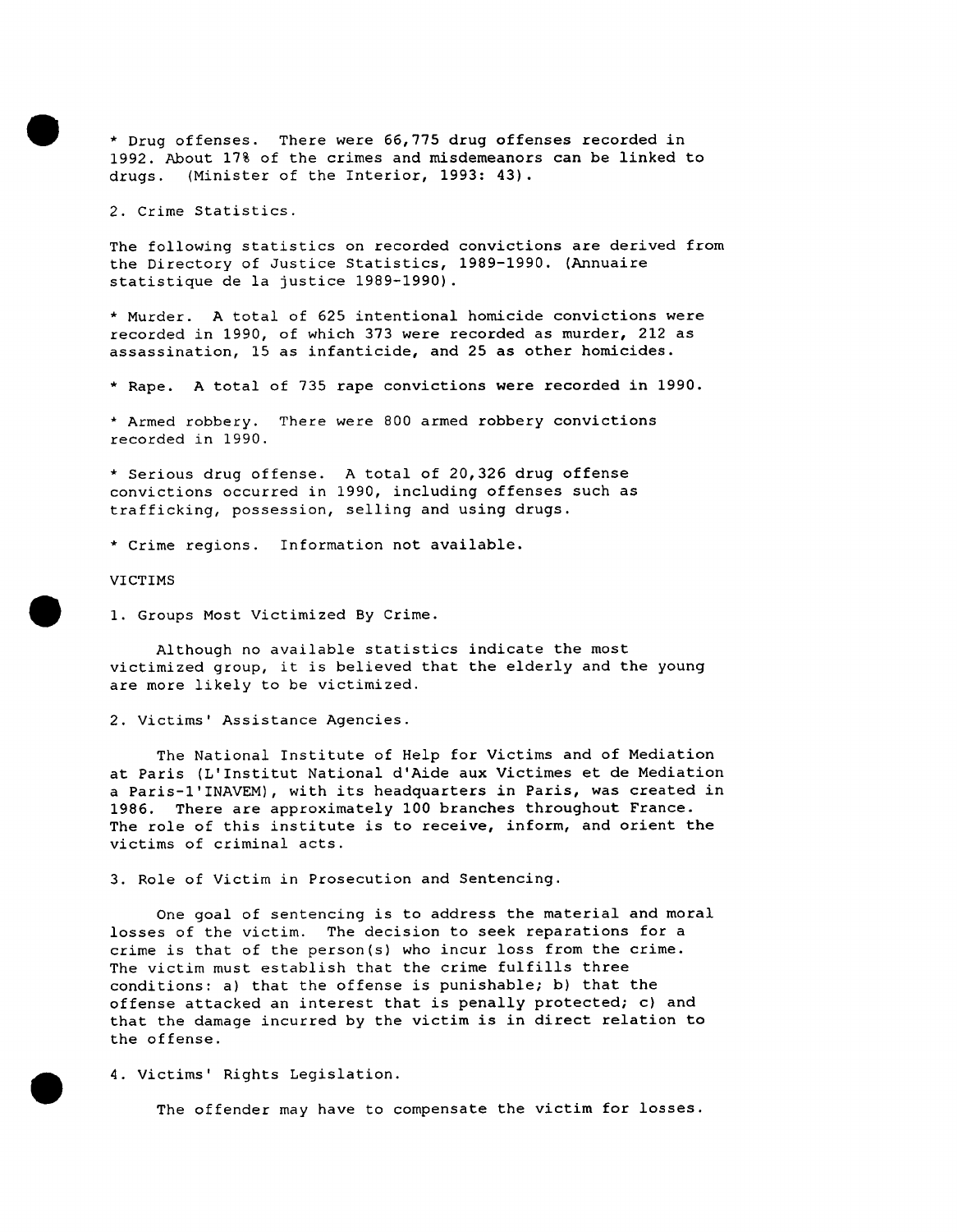If the offender is financially unable to do so, this compensation is provided by the state. A law of September 9, 1986 provides for the compensation of victims of terrorist acts. A law of July 6, 1990 allows victims to be compensated when the offense results in a disability where the victim loses more than one month off from work.

### POLICE

I. Administration.

The role of the police is generally to ensure that the laws are observed and enforced. Efforts are also directed at the prevention of delinquency. Police headquarters are in Paris.

The police force is under authority of the Minister of the Interior. At the top of the police hierarchy is the General Director of the National Police who oversees four divisions. The Central Division of General Information controls information services concerning political, economical, and social issues. The Central Division of the City Police is in charge of city law enforcement. The Central Branch of the Judiciary Police is in charge of coordinating the search for the most dangerous delinquents and the investigation of the most serious offenses. The Division of Territory Surveillance is in charge of State security.

In French society, the administrative police generally maintain peace and order, such as the regulation of traffic. A special squad of administrative police, the Intervention Group of the State National Police (Groupe d'Intervention de la Gendarmerie National) was created for anti-terrorist operations. In addition, municipal police contribute to law enforcement in the municipalities.

The State police force is under the authority of the Defense Minister. It fulfills the role of the administrative and judicial police in rural areas. There are also special customs police who work to control illegal entry of persons into the country to attack the public order.

2. Resources.

\* Expenditures. In 1994, 26,000,000,000 francs were allocated toward the police. Nineteen billion were allocated to the state police.

\* Number of police. As of 1993, there are approximately 126,000 police personnel, of which 15,846 were inspectors, 88,637 were peace agents, 3,750 were investigators, and 2,005 were superintendents. There were also an additional 35,000 Parisian police and i0,000 municipal police officers.

State Police personnel totaled 91,263, of which 2,621 were officers, 79,936 were under officers, and 12,319 were other types of police personnel.

3. Technology.

3.8 billion francs were spent on police technology and 2.26 billion francs were spent on State Police technology.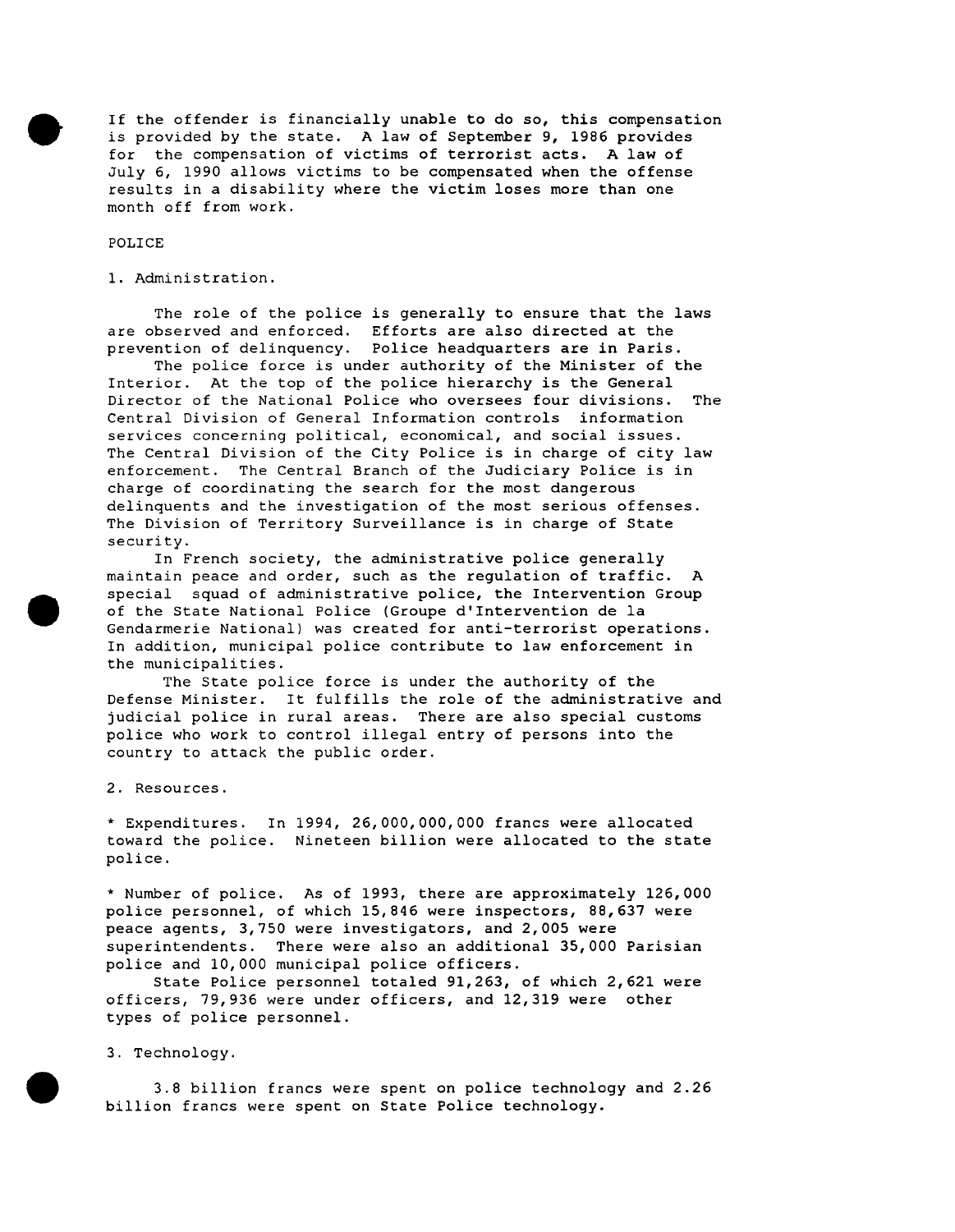- \* Availability of police automobiles. Information not available.
- \* Electronic equipment. Information not available.
- \* Weapons. Information not available.

4. Training and Qualifications.

Police personnel are recruited on a competitive basis. Training is given in specialized schools. Police recruits attend the Saint-Cyr School at Mont d'Or for I0 months, Inspectors attend the Canet-Cluse School for 6 months, and peace agents attend the Superior School for 6 months.

5. Discretion.

\* Use of force. Information not available.

\* Stop/apprehend a suspect. Police can stop and arrest an offender and bring him or her in front of the public prosecutor if they observe an offense that is in the process of being committed or has just been committed. This arrest can take place in a coercive manner, involving the search and seizure of witnesses and suspects. As long as they have informed the public prosecutor's office, police can keep suspects under observation for 24 hours. The length of observation increases to 48 or 96 hours in drug trafficking, drug use, and terrorism cases.

For crimes not directly observable by police, a preliminary investigation is conducted under the direction of the public prosecutor to obtain information on the reported offense. In these cases, suspects can be kept under observation only if there is evidence against them and this decision can only be made by a judiciary police officer. The law of August 24, 1993 guarantees that after 21 hours under observation, suspects have the right to request an attorney and the right to inform the family of the detention.

\* Decision to arrest. Police can arrest an offender if they observe an offense that is in the process of being committed or has just been committed.

\* Search and seizure. Search and seizure can occur during arrest, after the police have observed that a crime has just been committed or is about to be committed.

\* Confessions. Information not available.

6. Accountability. Information not available.

PROSECUTORIAL AND JUDICIAL PROCESS

1. Rights of the Accused.

\* Rights of the accused. The accused has the right to a self-obtained lawyer or to a lawyer chosen by the State. The accused also has the right to appeal the judge's decision. At appeal, the accused is brought in for temporary custody under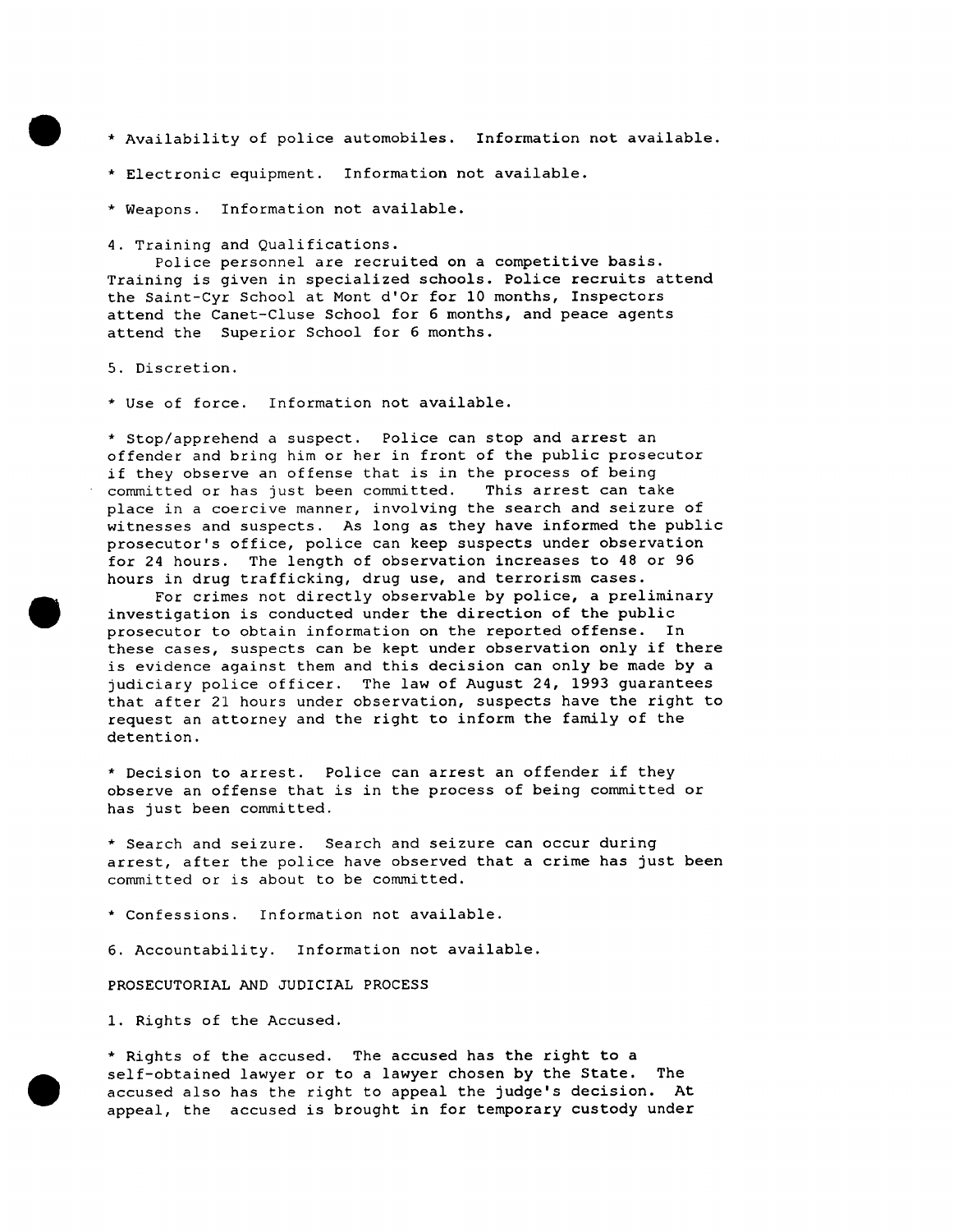the Chamber of Accusation. Under the law of August 24, 1993, the accused has the right to ask the President of the Accusation Chamber to suspend any sentence until a decision is made on the appeal. Finally, the accused has the right to be compensated for abusive custody.

\* Assistance to the accused. The accused has the right to the assistance of an attorney.

2. Procedures.

\* Preparatory procedures for bringing a suspect to trial. Generally, the procedure by which a case is brought to court is more elaborate as the seriousness of the crime increases. There are two procedural stages preceding trial. In the police stage, the police conduct a preliminary investigation under the direction of the public prosecutor. This process involves a search for the suspect, a hearing of the suspect, and an observation of the suspect, once arrested. During this investigation, the suspect is kept under observation for 24 hours, which can be lengthened under authorization of the public prosecutor. Another type of investigation takes place when the suspect is caught while committing the crime. Police officers can make observations at the scene of the crime and relate their information to the public prosecutor.

The judiciary stage can be initiated by either the Public Minister or the victim, although the Public Minister studies the legalities involved in the charges and prosecutes the suspect. The Public Minister decides whether the case should be brought before a judge (15%) or be disposed of alternatively (85%).

The victim can also initiate prosecution by bringing a civil suit against the suspect, forcing the public prosecutor to take action.

Under the Chamber of Accusation, preparatory instructions for the case are given to an examining magistrate who has the power to proceed with the examination of the suspect. (Under the law of August 24, 1993, the term "accuse" was replaced by the term "put under examination".) The magistrates can interrogate, confront, and bring warrants against the suspect. They can also arrest the suspect and bring him or her before judicial authority. Another set of instructions is given for the bringing of appeals.

The examining Magistrate reads the charge and the statement of the defense. Judges of the Correctional Court must explain reasoning for their decision.

\* Official who conducts prosecution. The Public Minister can prosecute a suspect.

\* Alternatives to trial. Suspects are not allowed to plead guilty.

\* Proportion of prosecuted cases going to trial. Information not available.

\* Pre-trial incarceration conditions. A person may be kept under observation if there is evidence against him or her.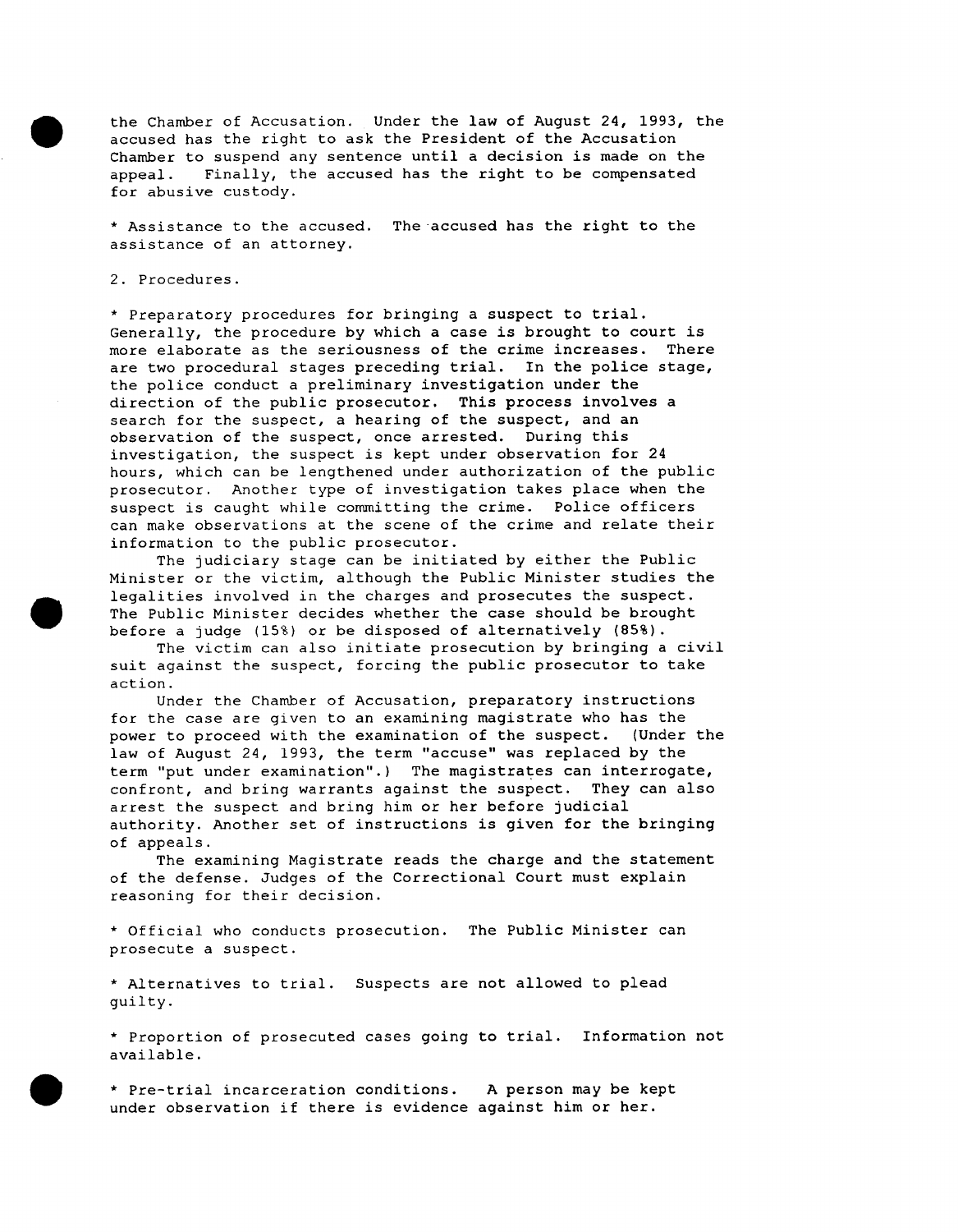Pre-trial detention may be decided by the judge of instruction or the Chamber of Accusation. The accused can appeal this decision and request release or can use the provisional order of release.

\* Bail procedure. The accused can be released from pre-trial detention on bail. This decision is made by a judge of instruction or the Chamber of Accusation.

\* Proportion of pre-trial offenders incarcerated. In 1990, the number of pre-trial offenders totaled 20,789.

JUDICIAL SYSTEM

i. Administration.

Police Court. Police Courts have jurisdiction over violations of the law that incur a punishment of less than 2 months imprisonment and a maximum fine of 25,000 francs.

Correctional Court. Correctional Courts have jurisdiction over offenses which can incur a maximum of I0 years imprisonment.

Assize Court. The Assize Court has jurisdiction over serious crimes that have possible life imprisonment sentences. The Assize Court sits on an ad hoc basis (not a permanent court). Its decisions are permanent and cannot be brought for appeal.

The Chamber of Correctional Appeals. The Chamber of Correctional Appeals hears appeals of decisions brought to it by the Police and Correctional Courts.

Supreme Court of Appeal. The Criminal Chamber of the Supreme Court of Appeal oversees the application of law in all courts. It verifies judicial decisions to ensure that the application of the law and the resulting sentences are sound, but does not actually hear any cases. Its judges determine the appropriate application of the law in a case, but do not draw any conclusions as to the facts of the case.

2. Special Courts.

Court for Children. This court hears cases involving minors charged with offenses that would be brought to the Police and Correctional Courts if they were adults (for instance, misdemeanors and violations).

Assize Court for Minors. This court hears cases involving minors charged with more serious offenses.

3. Judges.

\* Number of judges. In 1990, there were 5,796 judges, 50% of whom were women.

The Assize Court consists of three professional magistrates plus a jury of nine members. All other courts are operated solely by professional magistrates.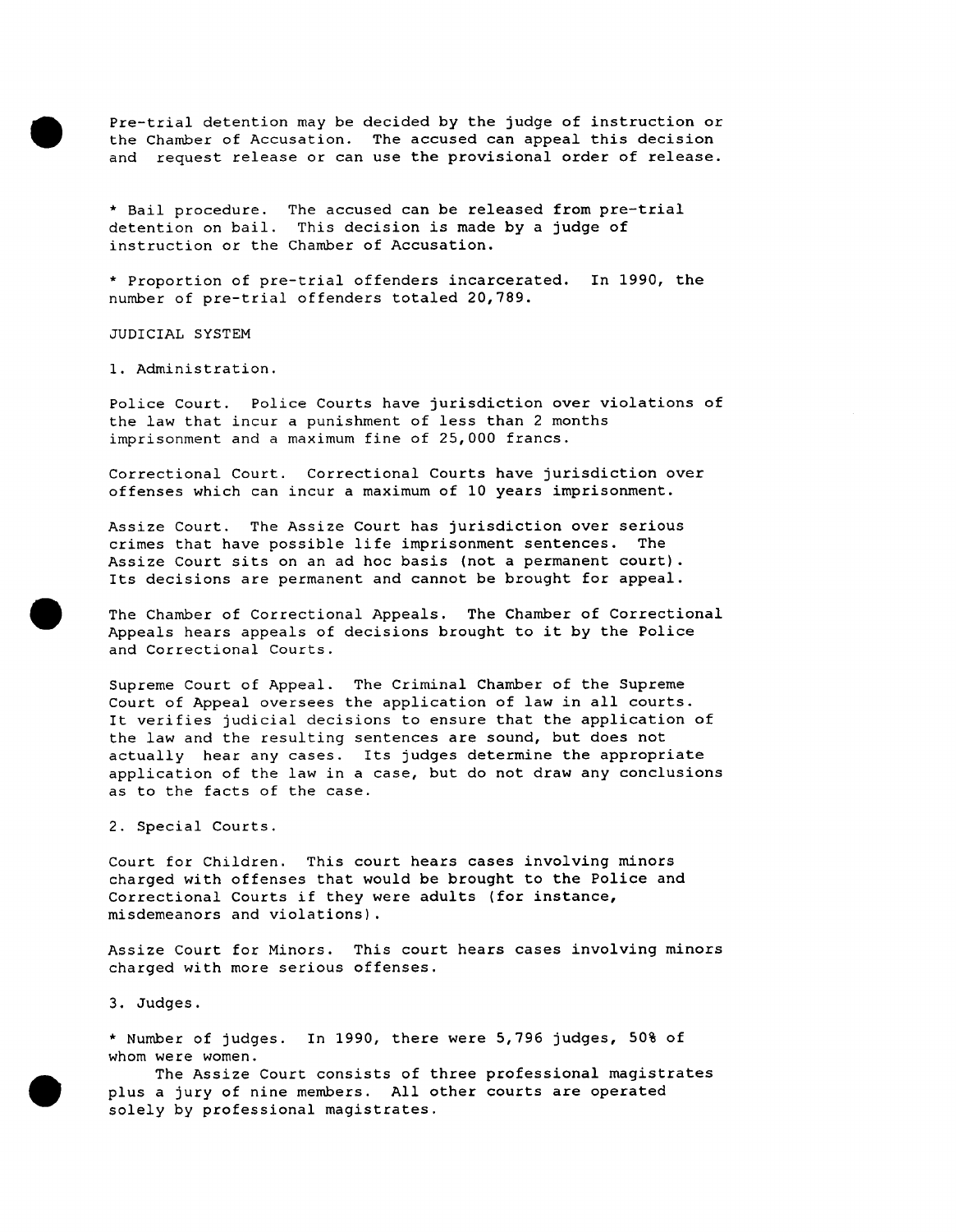\* Appointment and qualifications. Judges are recruited and must compete for entry after 2 years of training at the National School of Magistrature.

PENALTIES AND SENTENCING

I. Sentencing Process. \* Who determines the sentence? The sentence is determined by the court. The judge that sets the punishment also decides how the punishment will be carried out.

\* Is there a special sentencing hearing? Information not available.

\* Which persons have input into the sentencing process? The accused, the victim, and the Public Minister can express their opinions at sentencing. Expert witnesses, such as psychiatrists, have a great influence. The court will generally abide by the conclusions of expert witnesses.

2. Types of Penalties.

\* Range of Penalties. Penalties generally range from fines for minor offenses to deprivation of liberty for serious offenses, although imprisonment can be used for misdemeanors as well as more serious crimes. There are other punishments such as seizure of property, closing down of establishments, and community service.

A life sentence in prison is often given as punishment to the crimes of murder, assassination, parricide, poisoning, attack upon State security, and counterfeiting. Prison sentences are generally given for the crimes of rape, armed robbery, kidnaping of a minor, unlawful imprisonment, threats, assault, assistance of suicide, homicide, and forms of indecency (for instance, public indecency).

\* Death penalty. The death penalty was repealed by the law of October 9, 1981.

PRISON

I. Description.

\* Number of prisons and type. There are five types of penal institutions. Central houses receive offenders who have been sentenced to more than 1 year in prison. Detention centers can also receive offenders with long sentences, but are orientated toward the re-socialization of offenders. Stop Houses receive offenders with less than a one year sentence. Penitentiary Centers are a hybrid of Stop Houses and Central Houses and receive offenders with both long and short sentences. Semi-liberty Centers house offenders who can be released for short periods of time to go to work, school, professional training, or undergo medical treatment.

\* Number of prison beds. As of 1990, there were a total of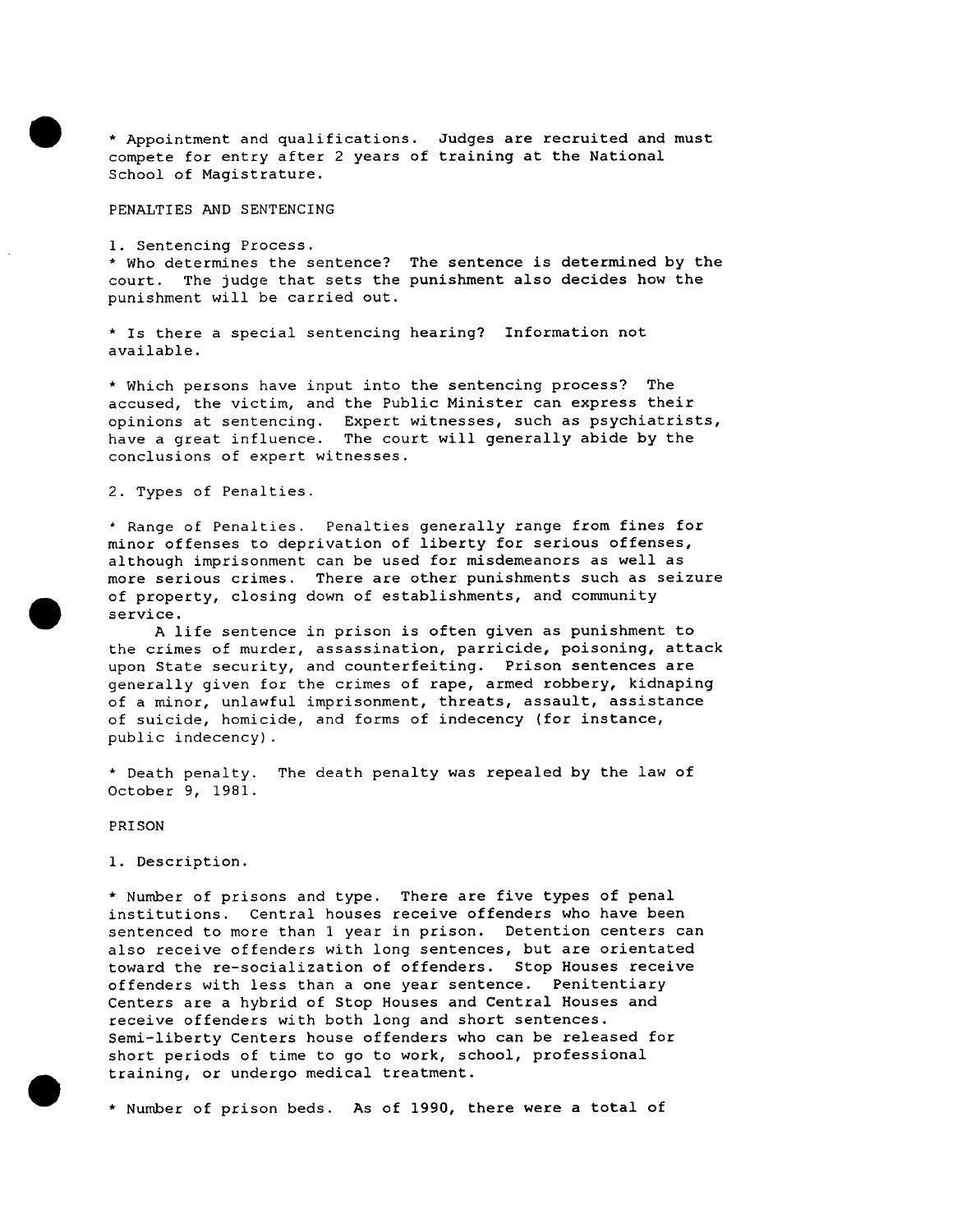49,186 prison beds.

\* Number of annual admissions. The number of admissions into closed environment prisons located in cities, during 1990, was 78,444, the number of releases, 75,193. The number of annual incarcerations in an open environment was 91,545, with an average length of detention of 6.6 months.

\* Average daily population/number of prisoners. As of January i, 1990, there were a total of 137,757 persons in the prison population, of which 45,420 were in a closed prison environment and 92,337 were in an open environment. In closed prison environments, there were 43,400 men and 2,020 female inmates.

There were 43,913 inmates housed in city-located closed prison environments in 1990, of which 41,944 were men and 1,969 were women. Of these, 30,887 were French and 13,026 were foreigners.

\* Actual or estimated proportions of inmates incarcerated. Actual number of convictions of penal population in closed prisons located in cities in 1990.

Violent crimes (Offenses against persons) 7,355

Drug crimes **Information** not available

Property crimes (Offenses against property) 9,253

Other offenses (including offenses against public peace and the State) 7,189

Total crimes 23,797

2. Administration.

\* Administration. Prison administration is affiliated with the Minister of Justice and consists of the central administration service and exterior services. The prison central administration service is headquartered in Paris. Prison exterior services operate at both a regional and local level, along four areas of interest: the application of judicial decisions, reintegration, human resources, and general administration.

\* Number of prison guards. In 1990, there were a total of 21,866 prison personnel, of which 308 were in high-level administrative positions, 1,933 were in general administrative positions, 18,137 were watching staff (guards), 550 were technical personnel, 899 were educational personnel, and I00 were non-uniformed staff.

\* Training and qualifications. Information not available.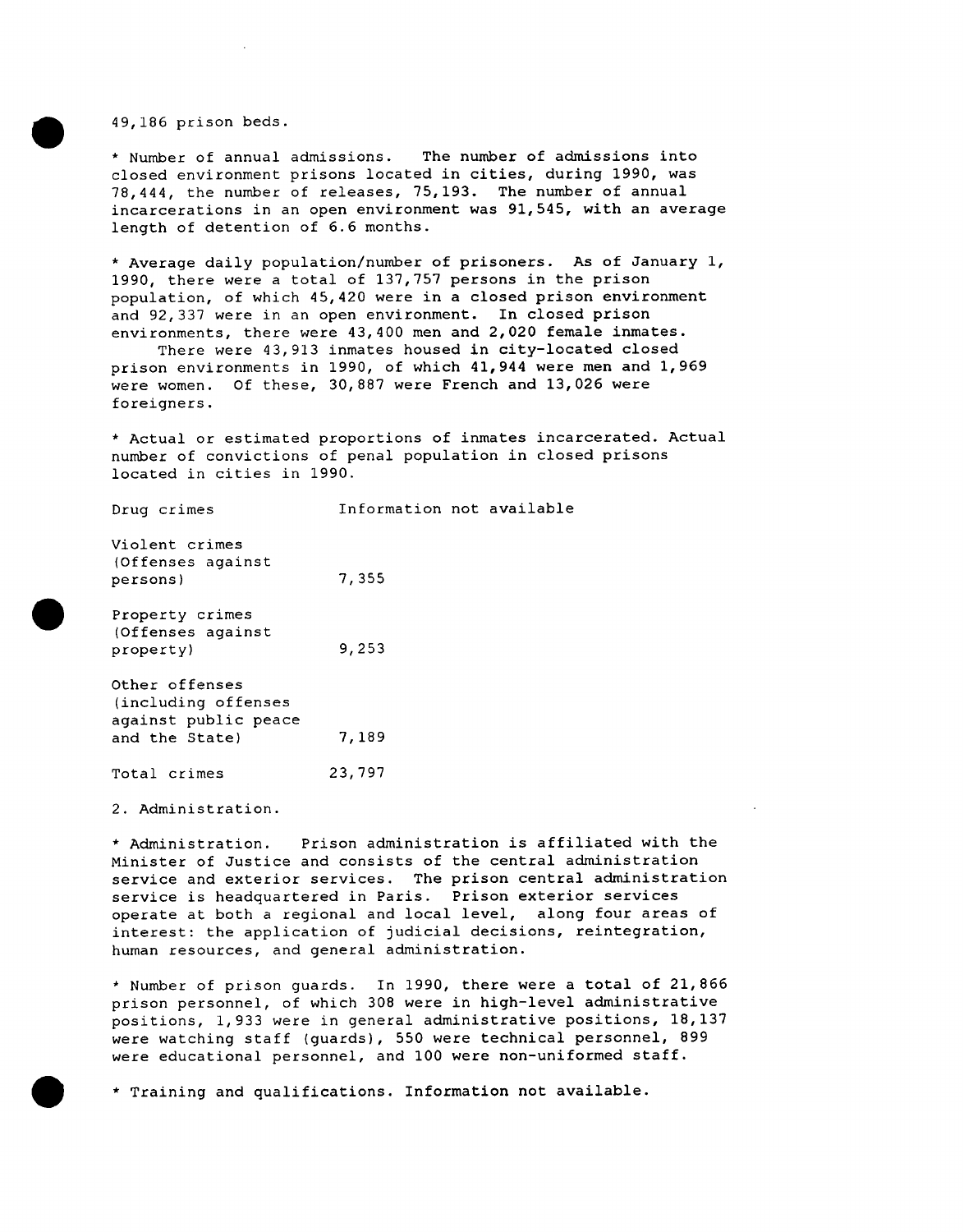\* Expenditure on the prison system. In 1992, 27.8% of the budget for the Minister of Justice went toward prisons, totaling 5,029,398,244 francs. Each day of detention cost 252 francs per prisoner.

3. Prison Conditions.

\* Remissions. Inmates can apply for early release from the Penalty Application Commission. The reduction cannot exceed 3 months per year of incarceration and 7 days per month for incarceration over one year.

Time reduction is also permitted if the inmate passes an academic exam or completes university or professional studies. However, this form of reduction cannot exceed 2 months per year of incarceration.

Prisoners with life sentences can also obtain parole. The total reduction of sentence cannot exceed 20 days or a month per year of incarceration.

\* Work/education. Inmates are not obligated to work, although in principal, prisons are obligated to provide work for inmates to do. About 40% of the prisoners are provided with paid work.

\* Amenities/privileges. Prisons are humanized on a physical level by the availability of sanitary conditions for inmates and on a moral level, by allowing inmates to have family contact and to receive visits at pre-determined intervals. In some cases, such as the death or imminent death of a relative, inmates can leave confinement for short periods of time.

Educators, social workers, prison visitors, and clergy from a variety of religions participate in the rehabilitation of inmates.

#### EXTRADITION AND TREATIES

\* Extradition. Bilateral extradition agreements exist with the following countries: South Africa, Algeria, Germany, Argentina, Australia, Austria, Belgium, Benin, Brazil, Burkina Faso, Cameroon, Canada, Central African Republic, Chili, Cyprus, Colombia, Congo, Ivory Coast, Cuba, Denmark, Djibouti, Egypt, Ecuador, Spain, United States, Finland, Gabon, Great Britain, Greece, Hungary, Iran, Ireland, Israel, Italy, Laos, Latvia, Liberia, Liechtenstein, Luxemburg, Madagascar, Mali, Panama, Netherlands, Peru, Poland, Portugal, Romania, San Marino, Senegal, Sweden, Switzerland, Chad, Czechoslovakia, Thailand, Togo, Tunisia, Turkey, Venezuela, Vietnam, Yugoslavia, and Zaire.

There are several multi-lateral extradition agreements in existence as well:

**-** International agreement against the white slave trade, signed May 18, 1904.

**-** Agreement on the repression of the white slave trade, signed May 4, 1910.

**-** Agreement on the repression of the women and children slave trade, signed September 30, 1921.

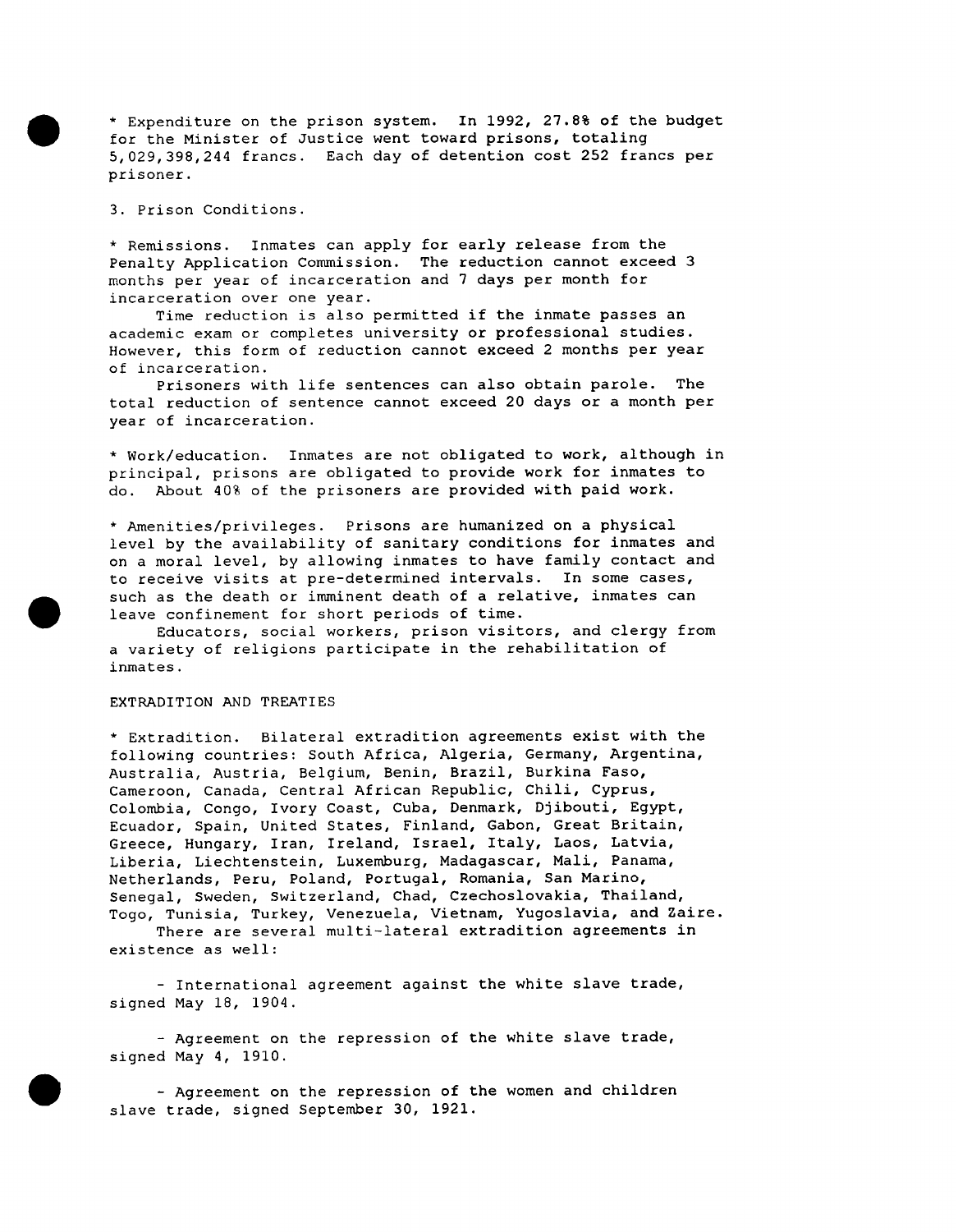**-** Geneva agreement on counterfeit money, signed April 20, 1929.

- Agreement on the repression of illicit drug traffic, signed June 26, 1936. Protocol of December 11, 1946.

- Agreement for the prevention and repression of genocide (O.N.U.), signed December 9, 1948.

- Geneva agreement (prisoners protection, civil, injured, etc., in the case of armed conflict), signed August 12, 1949.

- Agreement on the trade of humans and prostitution of others, signed December 2, 1949.

**-** New York agreement on the status of refugees, signed September Ii, 1952.

- Protocol relative to the status of refugees, signed January 31, 1967.

**-** European extradition agreement of Paris, signed December 13, 1957.

- Agreement of mutual aid on penal matter, signed April 20, 1959.

- Unique agreement on drugs, signed March 30, 1961. Amendment protocol, signed March 25, 1972.

**-** Tokyo agreement (offenses committed on board an airplane), signed September 14, 1963.

**-** European agreement concerning convicted persons on parole or probation, signed November 1964.

- The Hague agreement (capture of illicit airplanes), signed December 16, 1970.

- Agreement on the physical protection of nuclear material (opening at the signature at New York and Vienna), signed March 3, 1980.

**-** Agreement on psychotropic drugs, signed February 21, 1971.

**-** Montreal agreement (civil security aviation), signed September 23, 1971.

**-** Strasbourg agreement (terrorism repression), signed January 27, 1977.

- Vienna agreement against illicit traffic of drug and psychotropic substances, signed December 20, 1988.

\* Exchange/transfer of prisoners. Information not available.